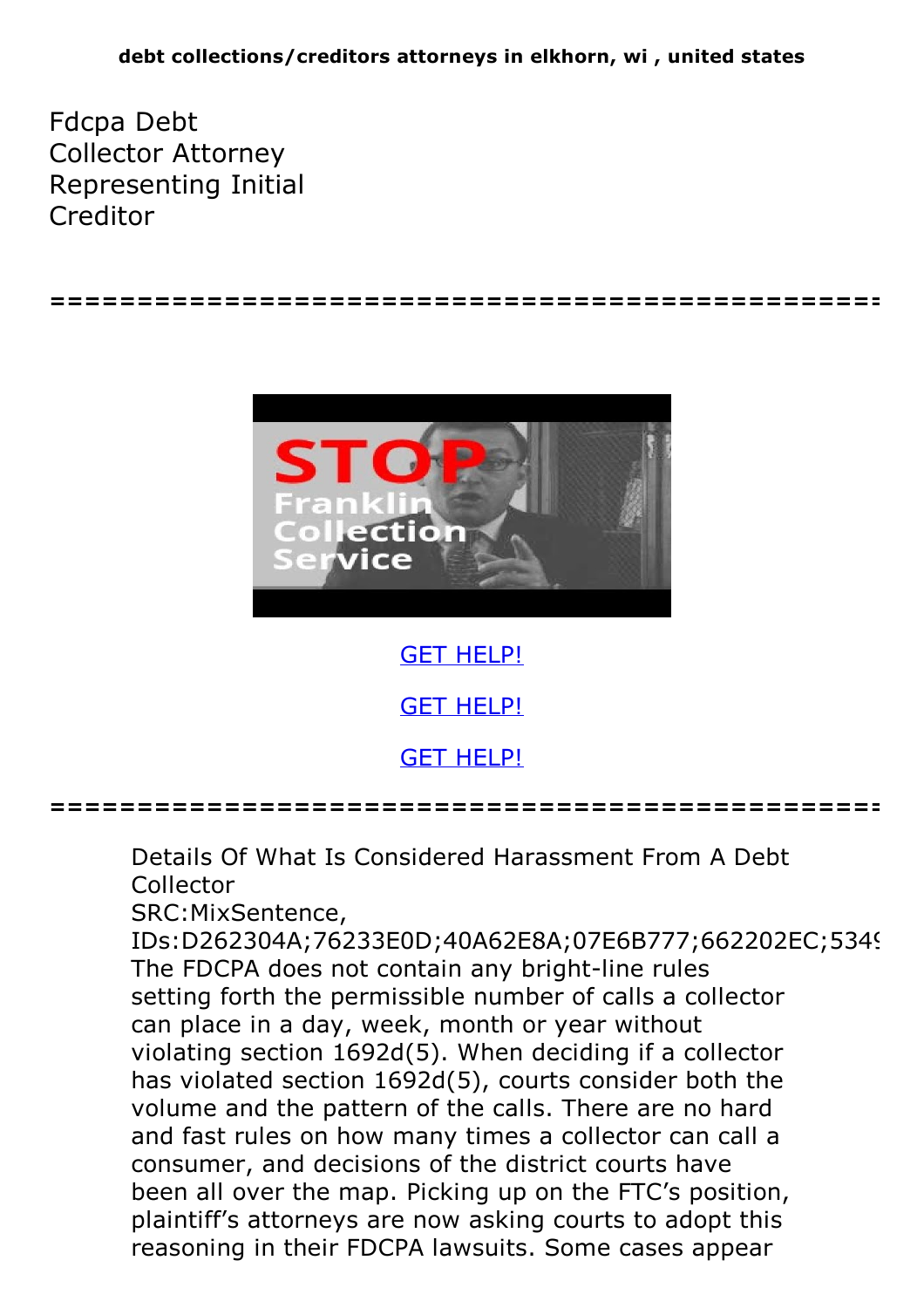to reflect ad hoc reasoning based solely on number of attempts made to reach the consumer. Call volume claims are generally fact-intensive and can be expensive to defend, and this may explain why these cases are favored by consumer lawyers. Statutory penalties ranging from \$100 to \$1000 may be recovered, but only where the consumer demonstrates the defendant "willfully and knowingly" violated the Rosenthal Act. Period. Any debt collector who crosses the line and abuses you for the collection of a consumer debt can be sued for damages under the Fair Debt Collection Practices Act (FDCPA), and/or California's Communicates further with you after you tell the debt. collector that you refuse to pay the debt or that you wish the debt collector to stop further collection efforts (except to write one more letter to you). Maryland 2004) (summary judgment denied on section 1692d(5) claim; 28 calls in two month period, including periods of daily calls, and three calls on one day); Kuhn v.<br>Account Control Tech., Inc., 865 F. Supp. 6 (S.D. Ohio Mar. 3, 2008) ("In determining whether the debt collector intended to annoy, abuse and harass the consumer, the Court may consider frequency, persistence, and volume of the telephone calls."); Sanchez v. Client Services, Inc., 520 F. Supp. May 5, 2010). Despite the relatively high number of calls, there was no evidence the collector had repeatedly placed calls after being asked to cease communication, or that it had called back on the same day it left a message. <sup>3</sup> (E.D. Va. Mar. 18, 2010); Saltzman v. I.C. See, e.g., Bassett v. I.C. See, e.g., Clark v. Capital Credit & Collection Servs, Inc., 460 F. 3d 1162, 1176, n.11 (9th Cir. Consumer collection agencies must be licensed in Connecticut. If a lawsuit is really filed against you, then give a prompt response to the summons on your own or through an experienced

consumer attorney. These damages can be for lost wages, illegal penalties, attorney fees, and can include emotional damage that led to medical costs. In Katz v. Capital One, the collector allegedly called the consumer "fifteen to seventeen times" after her attorney sent a letter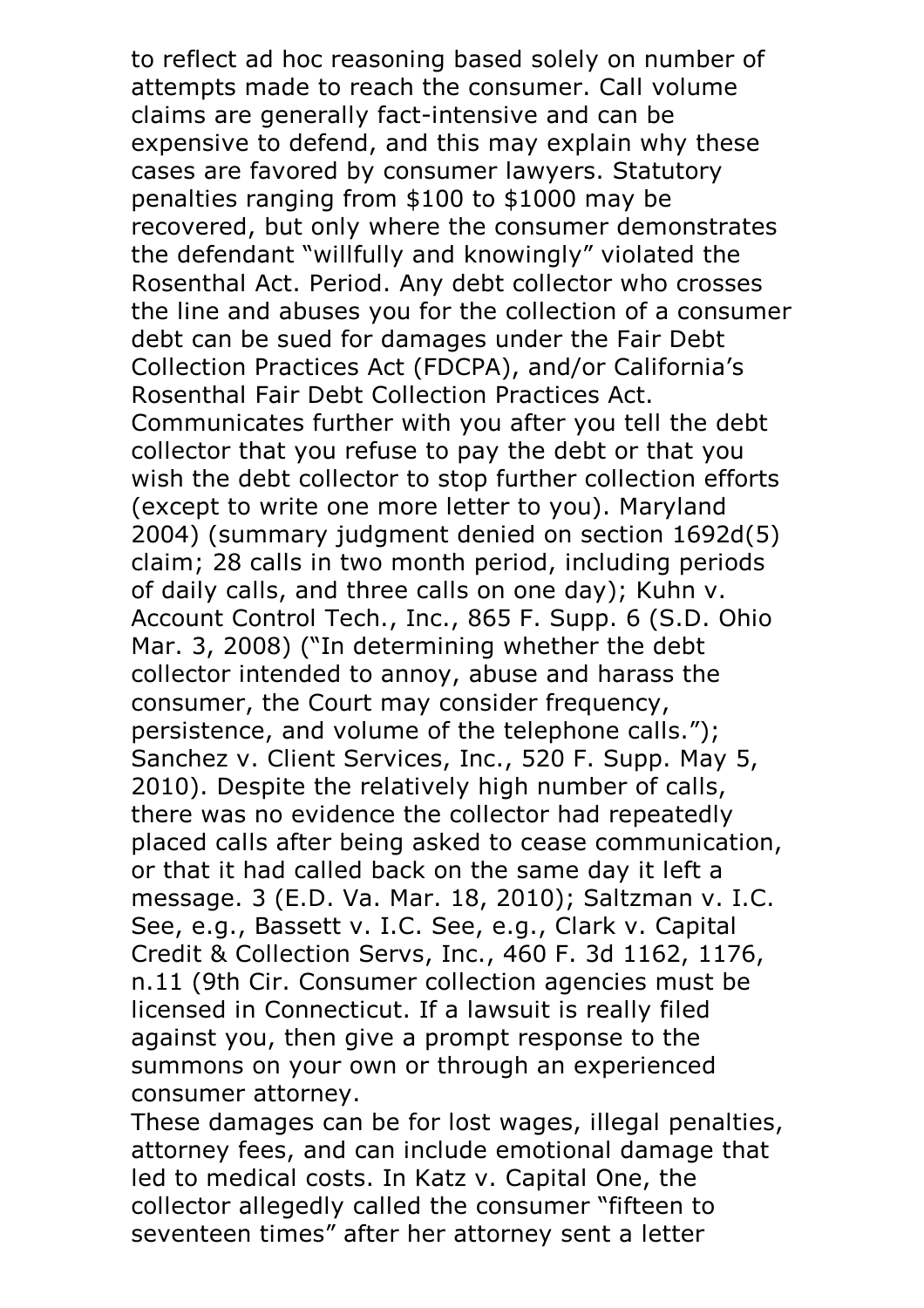instructing the collector to cease contact. Consumer Reports has urged the CFPB to make it illegal to sell or attempt to collect on debt that is more than seven years old, which is when a debt becomes too old to report to a credit bureau. Creditors with customers in California must be aware that, in light of section 1788.17 of the Rosenthal Act, any attempts to collect in California must comply with the Rosenthal Act and the FDCPA. Instead, the records shows that Allied, believing the debt to be valid, attempted to take steps to collect that debt." Id. If you have decided to take action against a collection agency for violating the Fair Debt Collections Practices Act (FDCPA) we have some tips for you. If PayPal does send a collection agency after you, it will be from either NCO Collections or IC Systems. A wise businessperson will be sure to enter contracts with a good understanding of the content and a good faith interest in upholding the contract. It is generally a good idea to send the letter by certified mail. So, the data could be good or it could be bad. If you receive collection calls or notices on charged off debts that you have already paid off (either before or after the charge-off) then immediately dispute the debt in writing using this free sample letter. What should I do if I am having problems paying my debts? Falling behind on your rent, mortgage, or other debt payments could cause you more problems. Making false representations. Some debt collectors will make claims that are not true. Remember that just because a complaint says you owe money doesn't mean it's true. The FDCPA is often described as <sup>a</sup> "strict liability" statute, but this is not true for a section 1692d(5) claim. 2007) (summary judgment for consumer on section 1692d(5) claim where collector placed 54 telephone calls to debtor's place of employment during six month period, including 17 calls in one month and six on one day); Akalwadi v. Risk Management Alternatives, Inc.,336 F. Supp. 2006) (identifying sections 1692d(5), 1692f(3) and 1692c(a)(1) of the FDCPA as exceptions to strict liability); Kaplan v. Assetcare, Inc., <sup>88</sup> F. Supp.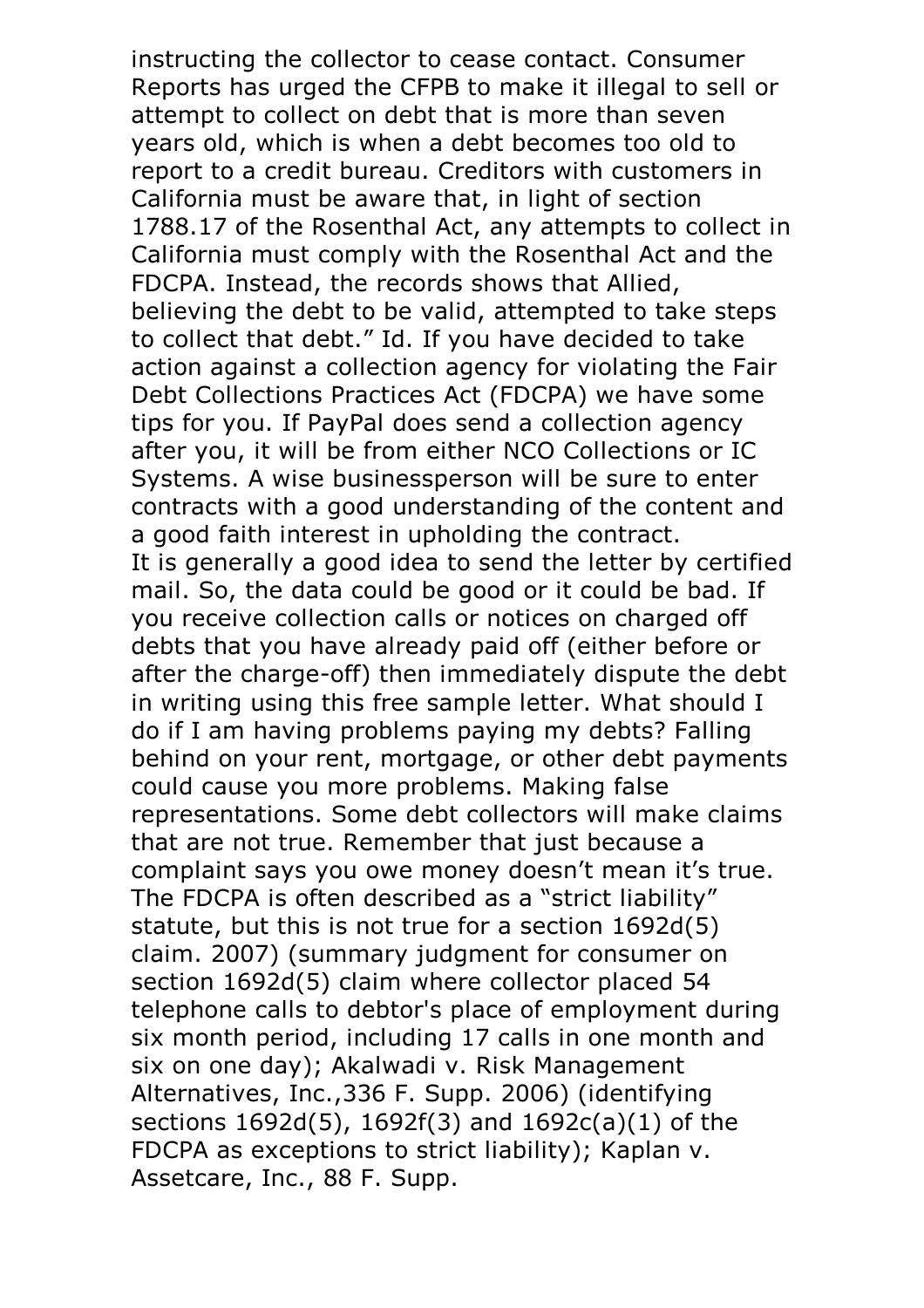Amateurs Debt Collector Harassment Lawyers However Overlook Just a few Simple Things SRC:MixSentence,

IDs:BBE3E8A0;C0C55517;44C88F24;AF21C13C;5D61E222;1490 The advantage to contracting with a debt settlor is saving time and avoiding the hassle of negotiating yourself. Your income is stable enough that you can continue to pay your mortgage or rent and other essential bills in addition to the payments required under a debt settlement, while still saving some money for emergency expenses. For the duration of the declared coronavirus emergency, and for 60 days after its conclusion, the Emergency Act prohibits creditors and debt collectors from threatening or initiating any new legal action to collect a debt, visiting a debtor's home or place of employment, or confronting the debtor about the debt in any public place. Making debt payments would require you to dip into your emergency or retirement savings. Retirement savings such as 401(k) accounts and Individual Retirement Accounts (IRAs) are protected in bankruptcy proceedings. Full Disclosure. Debt relief agencies are required to be upfront with their clients in making them understand debt relief programs. Debt settlement can be the best way out of a financial mess, but it is full of pitfalls, and the Consumer Financial Protection Bureau warns: "Debt settlement may well leave you deeper in debt than you were when you started." The biggest problem is convincing a creditor, or multiple creditors, to accept less than they are owed.

There are many horror stories of debt collection agencies wiping out all of the money in consumers' bank accounts, or continuing to withdraw payments after the debt has been paid in full. These companies you are talking about are debt collectors they are not there to consolidate your debt they are there to get as much money as they can from you and rip you off they will bully and intimidate you in any way possible to get your money with empty threats. I know for the most part I have been focusing on the negative aspects of debt settlement, but I feel it is important for people to understand both the good and the bad, allowing them to make an educated wise financial decision on how to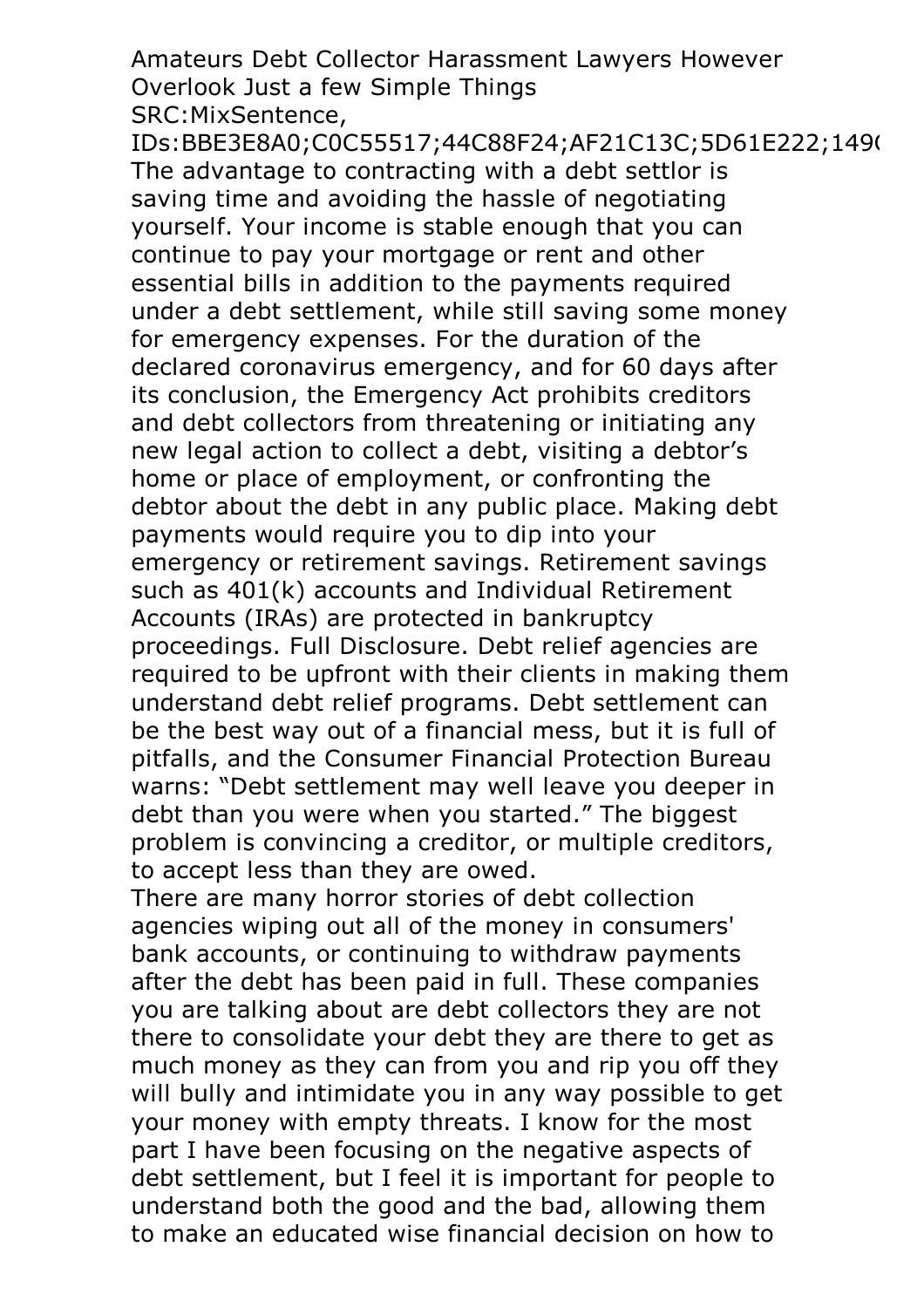get out of debt. On June 12, 2017, the Supreme Court of the United States (the "Court") issued a decision clarifying who qualifies as a "debt collector" under the Fair Debt Collection Practices Act ("FDCPA"), <sup>15</sup> U.S.C. The law, which is the Fair Debt Collection Practices Act, defines what is and is not considered to be harassment. And while this act is federal law, it's very common to see companies disregard it.<br>Chapter 7 cases typically clear your debts, while

Chapter 13 requires partial repayment. Your credit score will plummet, whether you're using Chapter 7 or Chapter 13. The higher your credit score, the more it will plummet. Both bankruptcy and debt settlement can reduce your creditworthiness and lower your credit, or FICO, score for years. Debt settlement will be on your credit report for seven years and definitely impact your ability to get a loan and the interest rate you pay, if you are approved. A Chapter 7 bankruptcy remains on your credit report for 10 years from the date of filing; a Chapter 13 stays on the report for seven years. Judgments can stay on your credit report 7 yearsfrom the date they were entered in the court, even longer if they go unpaid, and your credit score will suffer as a result. It's generally advised that you stop making monthly minimum payments until you've negotiated a settlement plan, as creditors will be more inclined to negotiate with you if they're no longer receiving any payments on your debt. A bankruptcy lawyer will know how to protect your rights and what to do to stop the

harassment.<br>But if it's already too late for that, knowing your rights and how to deal with debt collectors can make it easier to spot predatory practices and pay off what you owe quickly. If debt collectors have trouble reaching you and settling the debt, they may legally be able to sue you. If you decide to pursue debt settlement on your own, it will be vitally important that you educate yourself on the details of the debt that you owe, develop a realistic plan on how much you can save each month based on your current financial situation, and negotiate with creditors or collectors with a sensible repayment plan that they will agree to in writing. When you stop payments so you can save for a